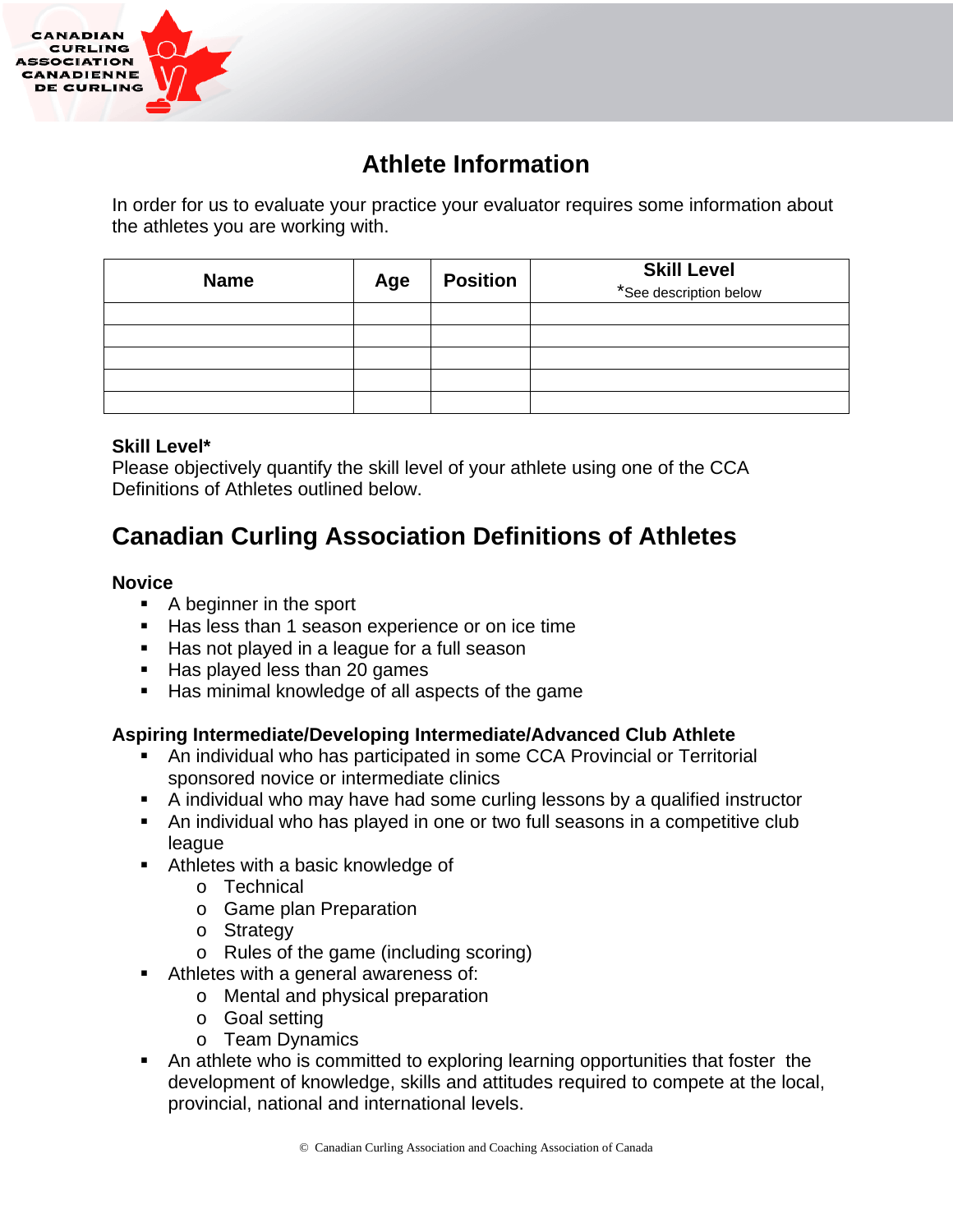

### **Advanced Intermediate/Advanced Club Competitor/Emerging High Performance Athlete**

- An individual, who has an interest in competing in playdowns and provincial level events
- An individual who is interested in developing the skill and has demonstrated the ability to play at the next level
- An individual who is interested in training year-round in the areas listed below under the direction of an expert in the field
- Athletes who are willing to play in super/select leagues and cash spiels (or tour events) and has demonstrated success in club/league competitions
- Athletes with a general knowledge base in:
	- o Mental preparation
	- o Physical preparation
	- o Technical
	- o Game plan Preparation
	- o Goal setting/Season Planning
	- o Strategy
	- o Team Dynamics
	- o Nutrition
- An athlete who is committed to exploring learning opportunities that foster the development of knowledge, skills and attitudes required to compete at the Provincial, national and international levels.

## **High Performance Athlete**

- An individual, identified through competitive achievement, as having the potential skill, ability and interest in competing at the national and international level
- An individual who has competed in playdowns (annually) and who is striving to compete at provincial and national levels
- An individual who has demonstrated a commitment to training year-round
- An individual who has demonstrated success in super leagues or who has demonstrated the potential skill and ability to compete in curling tour events
- Athletes have an above-average knowledge in:
	- o Mental preparation
	- o Physical preparation
	- o Technical
	- o Game plan preparation
	- o Goal setting/Season Planning
	- o Strategy
	- o Team Dynamics
	- o Nutrition
- An athlete who is committed to exploring learning opportunities that foster the development of knowledge, skills and attitudes required to compete at the national and international levels.